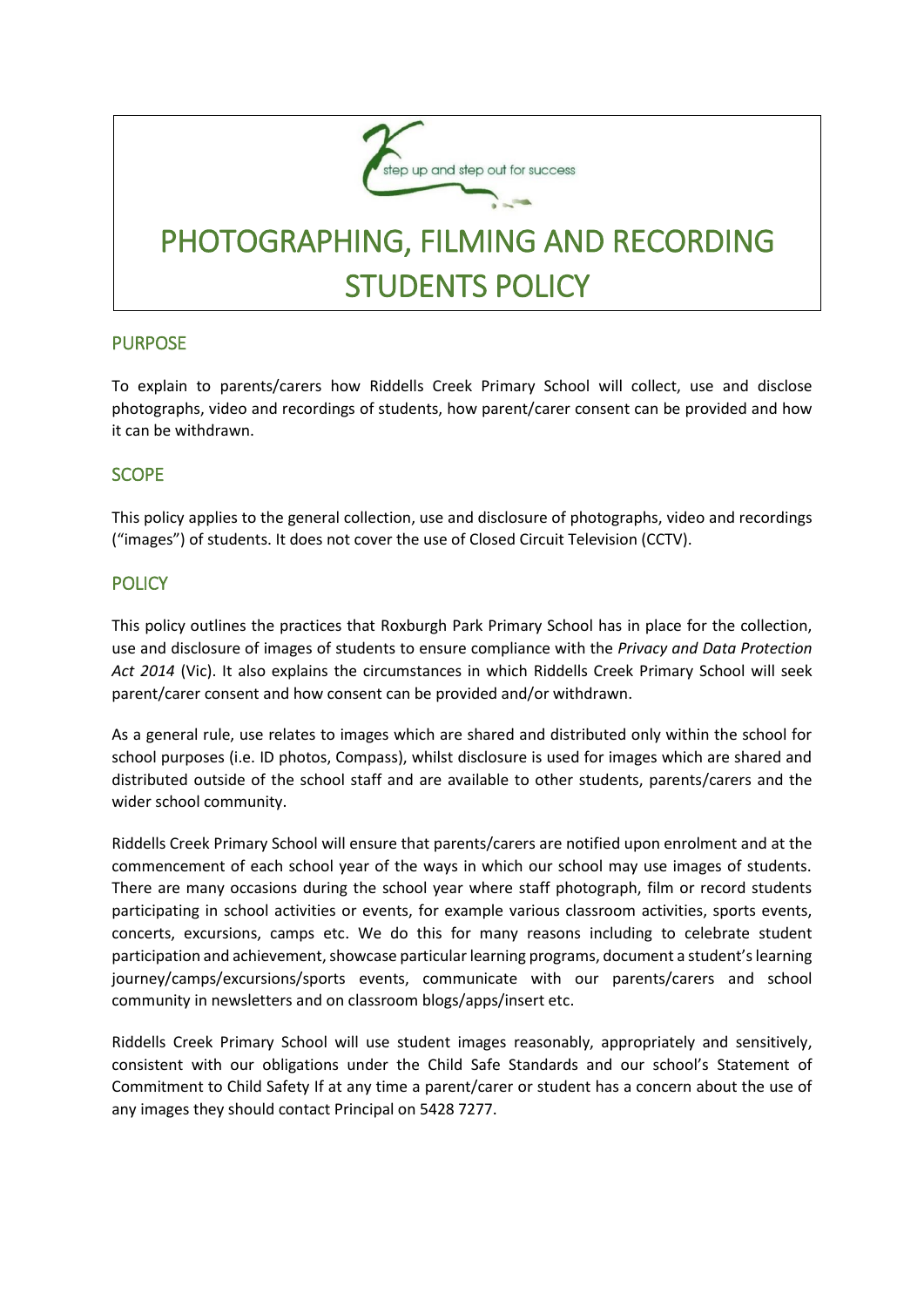In addition to the processes outlined below, parents/carers can contact Principal in writing by sending an email to Riddells.creek.ps@edumail.vic.gov.au at any time to withdraw their consent for any future collection, use or disclosure of images of their child. However:

- if the images have already been published and are in the public domain, it may not be possible for consent to be withdrawn.
- There may be occasions when the school will record whole of school or large group events [and make those recordings available to the school community through DVD sales etc.], such as the school concert, speech nights, sports events etc. and if your child participates, they may appear in these recordings which will be available to the whole school community.
- The school can still collect, use and disclose images in circumstances where consent is not required (see below for more information).

## Official school photographs

Each year Riddells Creek Primary School will arrange for a professional photographer to take official school photographs of students. This will generally involve both class photos and individual photos being taken.

Official school photographs may be:

- purchased by parents/carers
- used for school identification cards
- stored on CASES21 for educational and administrative purposes.

Riddells Creek Primary School will notify parents/carers in advance of the official school photographs being taken to give them an opportunity to decide whether their child will be included in the official school photographs.

Parents/carers who choose to opt-out of having their child participate in official school photographs must contact Principal in writing by sending an email to Riddells.creek.ps@edumail.vic.gov.au before the date photos are scheduled to be taken to advise that their child will not participate. There is no obligation on any parent or carer to purchase any photographs taken.

# Images for use and disclosure within the school community and ordinary school communications

From time to time Riddells Creek Primary School may photograph, film or record students to use within the school community, including:

- in the school's communication, learning and teaching tools (for example, emails, classroom blogs or apps that can only be accessed by students, parents or school staff with passwords e.g. Compass, SeeSaw, etc.)
- for display in school classrooms, on noticeboards etc.
- to support student's health and wellbeing (e.g. photographs of pencil grip to assist in OT assessments)
- other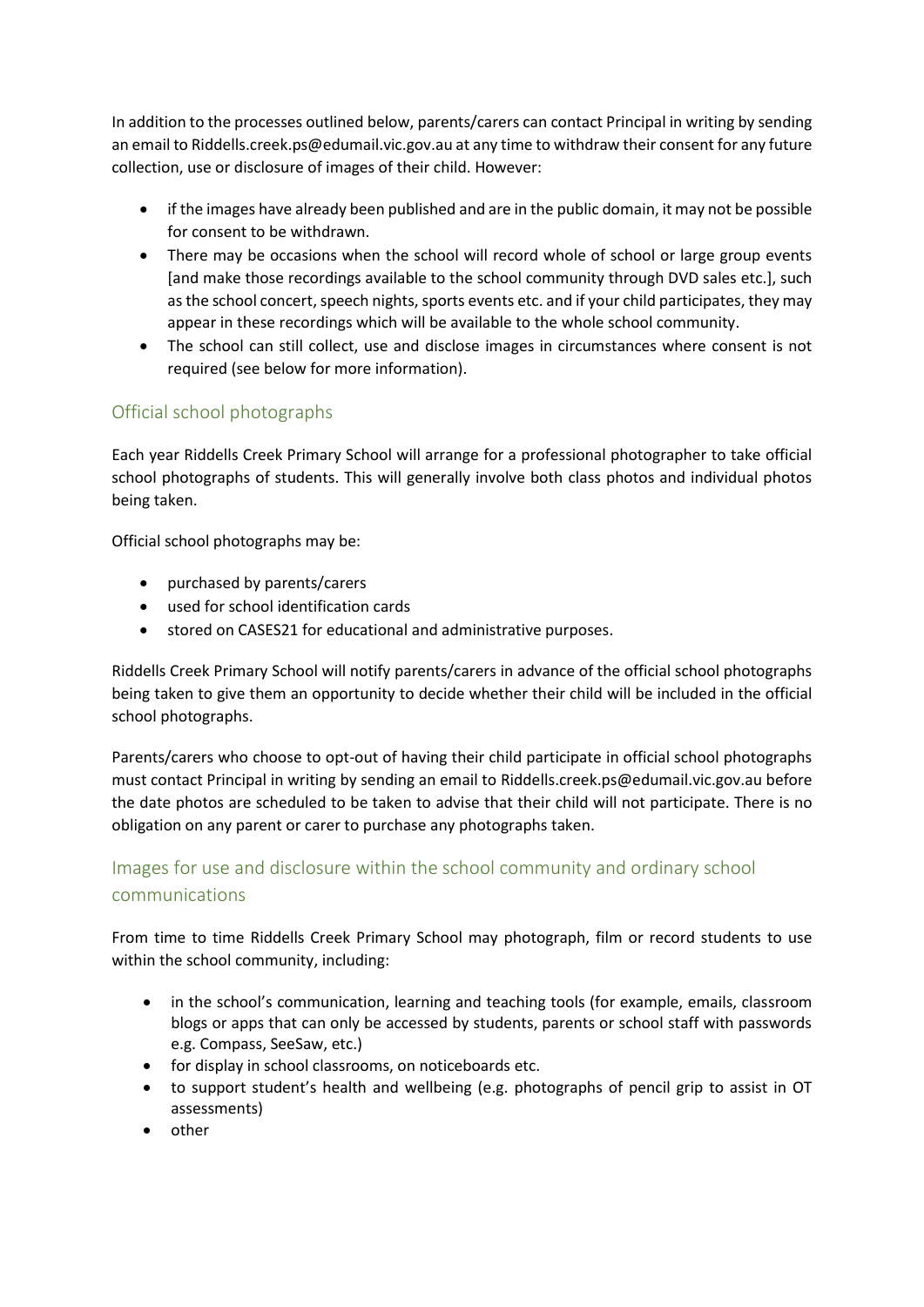An Annual Consent Form and Collection Notice will be distributed to parents/carers on enrolment and with the information pack for the new school year.

## Images to be used or disclosed outside the school community

#### **External use or disclosure by the school**

Photographs, video or recordings of students may also be used in publications that are accessible to the public, including:

- on the school's website [including in the school newsletter which is publicly available on the website]
- on the school's social media accounts
- in the school magazine

The Annual Consent Form and Collection Notice also covers these types of uses and will be distributed to parents/carers on enrolment and also at the beginning of each school year We will notify you individually if we are considering using any images of your child for specific advertising or promotional purposes.

#### **Media**

The media, or the Department of Education and Training's media team, may seek to photograph, film or record students for a news story or school event. This may include broadcast media, online or social media or print media, including newspapers and magazine publications.

When our school receives such requests Roxburgh Park Primary School will:

- provide parents/carers with information about the organisation involved and when/for what purposes the photography, filming or recording will occur
- seek prior, express parent/carer consent in writing.

Students will only be photographed, filmed or recorded by the media at school if express consent is provided for that specific media event. Neither the school nor the Department own or control any photographs, video or recordings of students taken by the media.

#### **Other external collection, use or disclosure**

If there is a situation which will involve the collection, use or disclosure of images of students by or to third parties which is not otherwise covered by this policy, Roxburgh Park Primary School will:

- provide parents/carers with information about the event or activity, the organisation involved and when the photography, filming or recording will occur
- seek prior, express parent/carer consent in writing.

## School performances, sporting events and other school approved activities